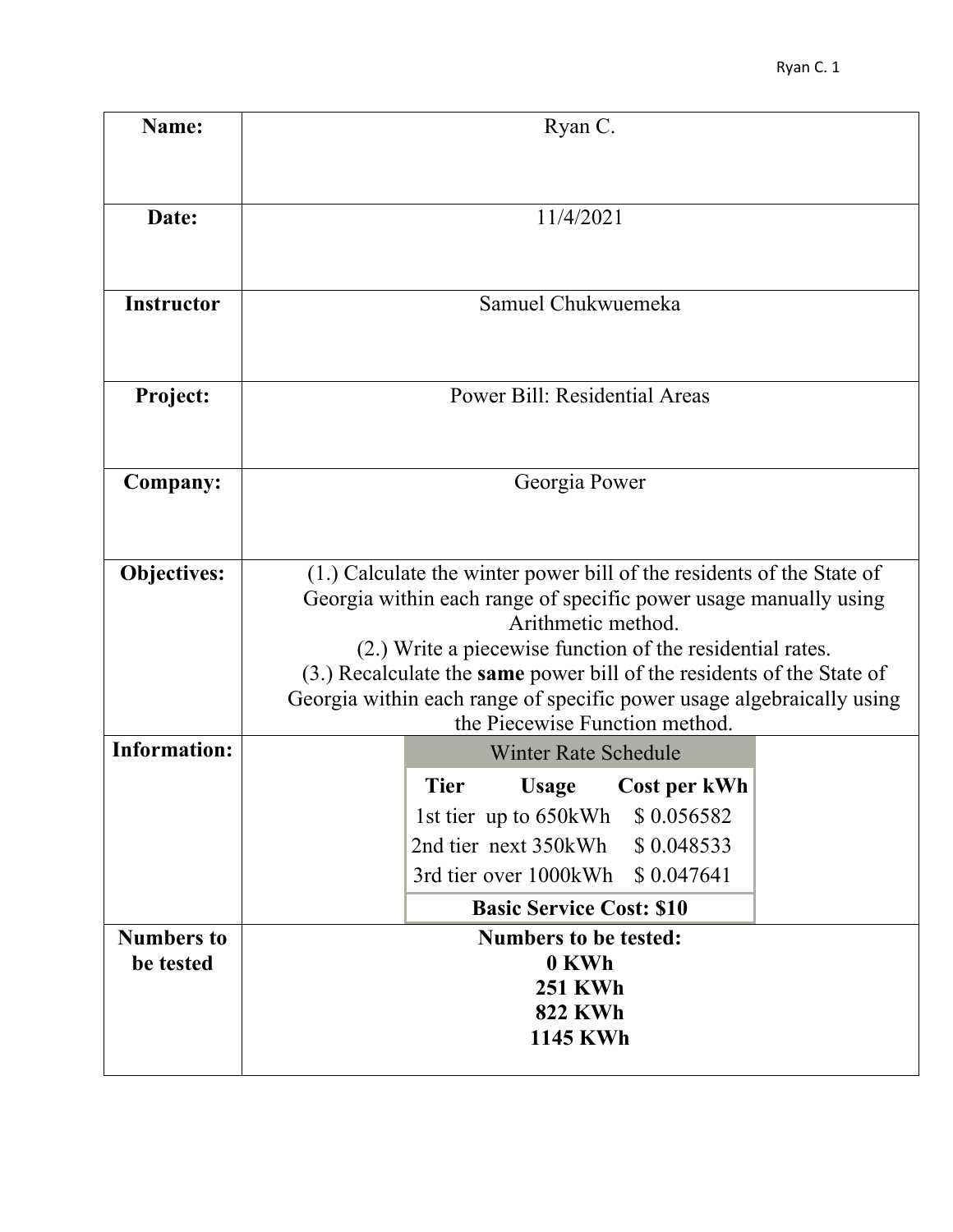| <b>Arithmetic</b>                    | <b>Numbers to be tested:</b>                                                      |
|--------------------------------------|-----------------------------------------------------------------------------------|
| <b>Method:</b>                       | 0 KWh                                                                             |
|                                      | <b>251 KWh</b>                                                                    |
|                                      | <b>822 KWh</b>                                                                    |
|                                      | <b>1145 KWh</b>                                                                   |
|                                      |                                                                                   |
|                                      |                                                                                   |
|                                      | $10 + 251 \times 0$                                                               |
|                                      | $10 + 0$                                                                          |
|                                      | 10                                                                                |
|                                      | \$10.00                                                                           |
|                                      | $10 + 251 \times 0.056582$                                                        |
|                                      | $10 + 14.202082$                                                                  |
|                                      | 24.202082                                                                         |
|                                      | \$24.20                                                                           |
|                                      | $10 + (650 \times .056582) + (172 \times .048533)$                                |
|                                      | $10 + 36.7783 + 8.347676$                                                         |
|                                      | 55.125976                                                                         |
|                                      | \$55.13                                                                           |
|                                      |                                                                                   |
|                                      | $10 + (650 \times .056582) + (350 \times .048533) + (145 \times .047641) = 70.67$ |
|                                      | $10 + 36.7783 + 16.98655 + 6.907945$                                              |
|                                      | 70.672795                                                                         |
|                                      | \$70.67                                                                           |
| <b>Piecewise</b><br><b>Function:</b> | $C=Cost, P=Power$                                                                 |
|                                      | <b>First Tier</b>                                                                 |
|                                      | Basic Service Fee=10                                                              |
|                                      |                                                                                   |
|                                      | Cost of KWh= $$0.056582$                                                          |
|                                      | $P \times 0.056582 = 0.056582P$                                                   |
|                                      | $C(P) = 0.056582P + 10$                                                           |
|                                      | <b>Second Tier</b>                                                                |
|                                      | Basic Service Fee=10                                                              |
|                                      | Finish the first tier (Maximum is 650 KWh):                                       |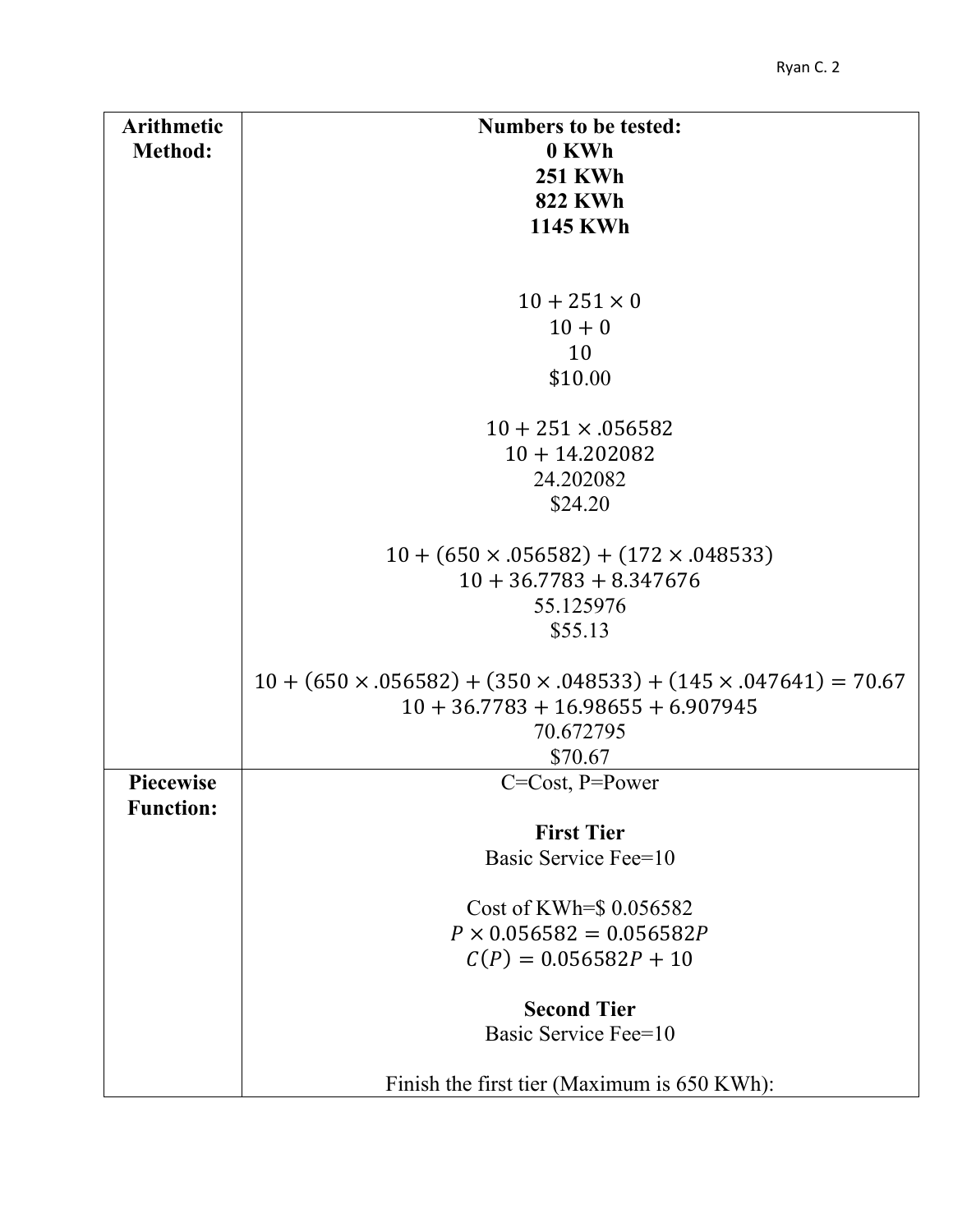|                  | $650 \times 0.056582 = 36.7783$                                                                                                                                                                                   |
|------------------|-------------------------------------------------------------------------------------------------------------------------------------------------------------------------------------------------------------------|
|                  | $36.7783 + 10 = 46.7783$                                                                                                                                                                                          |
|                  | Multiply the remaining power consumption rate by . 048533                                                                                                                                                         |
|                  | $C(P) = 46.7783 + .048533(P - 650)$                                                                                                                                                                               |
|                  | $C(P) = 46.7783 + .048533P - 31.54645$                                                                                                                                                                            |
|                  | $C(P) = .048533P + 15.23185$                                                                                                                                                                                      |
|                  |                                                                                                                                                                                                                   |
|                  | <b>Third Tier</b>                                                                                                                                                                                                 |
|                  | Basic service cost=10                                                                                                                                                                                             |
|                  | Finish the first tier (Maximum is 650 KWh)                                                                                                                                                                        |
|                  | $650 \times 0.056582 = 36.7783$                                                                                                                                                                                   |
|                  | $36.7783 + 10 = 46.7783$                                                                                                                                                                                          |
|                  |                                                                                                                                                                                                                   |
|                  | Finish the second tier (Up to an additional 350 KWh)                                                                                                                                                              |
|                  | $350 \times 0.048533 = 16.98655$                                                                                                                                                                                  |
|                  |                                                                                                                                                                                                                   |
|                  | Add the two first tiers                                                                                                                                                                                           |
|                  | $46.7783 + 16.98655 = 63.76485$                                                                                                                                                                                   |
|                  | Finish the remaining consumption $(0.047641)$                                                                                                                                                                     |
|                  | $C(P) = 63.76485 + .047641(P - 1000)$                                                                                                                                                                             |
|                  | $C(P) = 63.76485 + .047641P - 47.641$                                                                                                                                                                             |
|                  | $.047641P + 16.12385$                                                                                                                                                                                             |
|                  |                                                                                                                                                                                                                   |
|                  |                                                                                                                                                                                                                   |
|                  | $\label{eq:cap} \begin{array}{ll} C(P)= \left\{ \begin{array}{ll} 0.056582P+10; & 1 \leq P \leq 650 \\ 0.048533P+15.23185; & 650 < P \leq 1000 \\ 0.047641P+16.12385; & 1000 < P \end{array} \right. \end{array}$ |
| <b>Piecewise</b> | <b>Numbers to be tested:</b>                                                                                                                                                                                      |
| <b>Function</b>  | 0 KWh                                                                                                                                                                                                             |
| Method:          | <b>251 KWh</b>                                                                                                                                                                                                    |
|                  | <b>822 KWh</b>                                                                                                                                                                                                    |
|                  | <b>1145 KWh</b>                                                                                                                                                                                                   |
|                  |                                                                                                                                                                                                                   |
|                  | $.056582(0) + 10$                                                                                                                                                                                                 |
|                  | $0 + 10$                                                                                                                                                                                                          |
|                  | 10                                                                                                                                                                                                                |
|                  | \$10.00                                                                                                                                                                                                           |
|                  |                                                                                                                                                                                                                   |